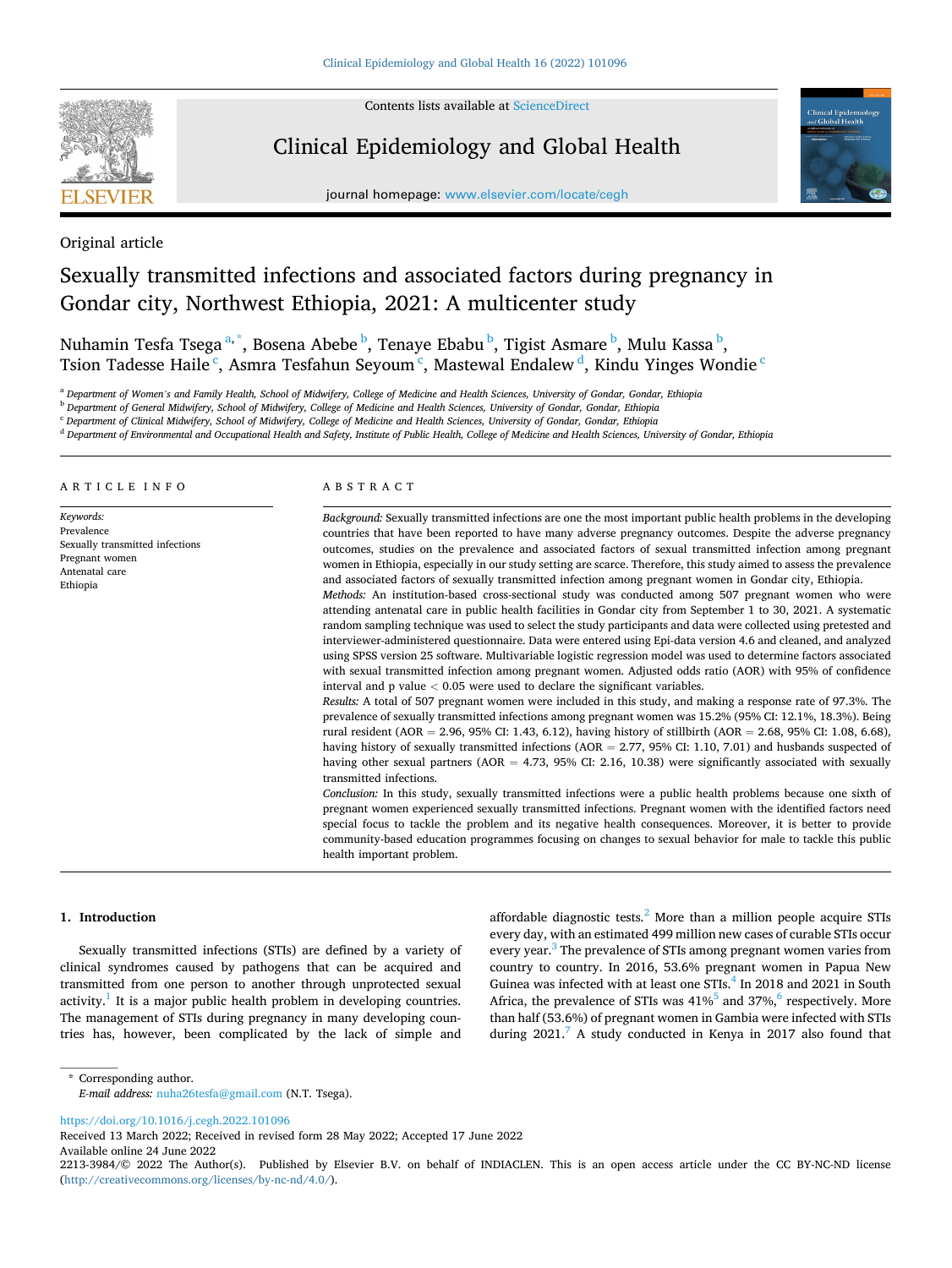20.8% of pregnant women had acquired  $STIs$ .<sup>8</sup> In Ethiopia, the prevalence of STIs among pregnant women was 19.1% in Southwest Ethiopia<sup>9</sup> during 2021 and 26.6% in central Ethiopia<sup>10</sup> during 2017.

STIs compromise quality of life, as well as sexual and reproductive health, and newborn and child health. STIs during pregnancy have major consequences for the mothers and infants.  $2,11,12$  STIs has a significant association with a number of adverse pregnancy and neonatal outcomes, such as spontaneous abortion, $^2$  prematurity, $^{13-15}$  premature rupture of membranes,  $^{16}$  perinatal mortality,  $^{16,17}$  stillbirth and low birth weight.<sup>12,13,18</sup> Untreated STIs during pregnancy also increase the risk of miscarriage, stillbirth, neonatal deaths, prematurity, low birth weight, and congenital syphilis.<sup>17,19,20</sup> STIs increase the risk of human immunodeficiency virus (HIV) transmission, human papilloma virus infection, infertility, physical, psychological, and social consequences. $21$  Syphilis in pregnancy leads to over 143,000 early fetal deaths and stillbirths, 61, 000 neonatal deaths, 41,000 preterm or low-birth weight births, and 109,000 infants with clinical congenital syphilis. $^{22}$ 

Several factors associated with STIs during pregnancy have been identified in different parts of the world. Most importantly, maternal age, $5-7,11$  $5-7,11$  $5-7,11$  residency, $11$  marital status, $6,9$  $6,9$  educational status, $23$  occupational status,<sup>5</sup> having multiple sexual partners,  $24,25$  alcohol use,<sup>5</sup> history of spontaneous abortion,  $9 \text{ and parity}^{7,26}$  $9 \text{ and parity}^{7,26}$  $9 \text{ and parity}^{7,26}$  are some of the factors that are significantly associated with STIs.

Despite studies have been conducted on the negative consequences of STIs on pregnant women and their unborn babies, a large portion of infected women do not seek medical care. According to the 2016 Demographic Health Survey of Ethiopia, only 33% of women who were infected with STIs in the 12 months prior to the survey had healthseeking behavior. $27$  In Ethiopia, pregnant women are routinely screened for syphilis, HIV and hepatitis B and C by etiologic diagnosis approach during the first ANC visit.<sup>28</sup> To the best of our knowledge, there is no sufficient evidence on the prevalence and its associated factors in our study area. Therefore, this study aimed to assess the prevalence and associated factors of STIs among pregnant women who attending Antenatal Care (ANC) in public health institutions in Gondar city, Ethiopia.

### **2. Methods**

#### *2.1. Study design and period*

A multicenter institutional based cross-sectional study was conducted from September 1/2021 to September 30/2021 in public health facilities in Gondar city.

# *2.2. Study setting*

This study was conducted among pregnant women who attend antenatal care at public health facilities in Gondar city. Gondar city is located 727 km away from Addis Ababa, the capital city of Ethiopia, and 175 km from Bahir Dar, the capital city of Amhara National Regional State. Gondar city has one public comprehensive specialized hospital and eight health centers (HC) serving the people of Gondar city and the surrounding districts. From a facility-based report in 2013, 8 health institutions had a combined case flows of 432,191 population.

#### *2.3. Source and study population*

The source population for this study was all pregnant women who attending ANC in public health facilities in Gondar city. All pregnant women who attending ANC from the selected public health facilities in Gondar city and were available at the time of data collection were the study population for this study.

#### *2.4. Sample size determination and sampling procedure*

The sample size was determined using the single population proportion formula, considering the following assumptions: The proportion of STIs among pregnant women from the previous study was  $19.1\%$ level of confidence 95%, and margin of error 5%. Therefore, the sample size, n =  $\frac{Z^2p(1-P)}{d^2} = \frac{(1.96)^{2*0.191}(1-0.191)}{0.05^2} = 237$ . By multiply the design effect of 2 and adding a 10% non-response rate, the total sample size was 521. From nine public health facilities, Gondar University comprehensive specialized hospital, and three HCs such as Belajig HC, Maraki HC, and Teda HC were randomly selected. The total sample size was proportionally allocated for each selected public health facility depending on their client flow. Systematic sampling technique was used to select the study participants. By using the formula, considering N (total number of pregnant women attending ANC in the selected public health facilities) which is 3155 in one month, n (the required minimum sample size is 521) and k-interval  $(K = N/n = > 3155/521 = 6.05 \approx 6)$ . The first participant was selected randomly, and the rest were selected every 6th interval.

#### *2.5. Study variables*

The dependent variable of this study was STIs, which was a binary outcome variable coded as "0′′ if a pregnant woman did not present with any syndrome, and "1′′ if a pregnant woman presented with at least one of the following syndromes: vaginal discharge, genital ulcer or sores, lower abdominal pain, and inguinal bubo syndromes.<sup>9</sup> Whereas residence, maternal age, maternal education, religion, marital status, maternal occupation, husband education, husband occupation, parity, gravidity, multiple sexual partners, history of stillbirth, history of STIs, history of abortion, husband having multiple sexual partners, drinking of alcohol, chat chewing, and condom utilization were independent variables. The syndromic diagnosis approach was used to measure the outcome variable. The syndromic diagnosis approach is one of the simple, rapid, and inexpensive STI screening approaches to the identification of clinical syndromes and giving treatment targeting all the locally known pathogens that can cause the syndrome.<sup>29</sup>

#### *2.6. Data collection tool and quality assurance*

The data collection tool was developed by reviewing different literature.<sup>5–[7,](#page-4-0)9,11,23,26</sup> Data were collected using a structured questionnaire through face-to-face interview. The questionnaire was prepared in the English version and translated to the local language (Amharic) and back to English to keep its consistency. Four BSc and 2 MSc midwives were recruited for data collection and supervision, respectively. To assure the quality, a one day training was given for data collectors and supervisors about the objective of the study, interview technique and supervising the data process. Besides, pretest was done on 5% of the determined sample size in the Maksegnit HC to look for the understandability and appropriateness of the study tool. The completeness of the questionnaire was checked by the supervisors daily.

#### *2.7. Data management and analysis*

Data were entered into Epi Data version 4.6 and exported to SPSS version 25 software for cleaning, coding, and further analysis. We used descriptive statistics like frequency, mean, and proportion to present participants' characteristics. Binary logistic regression analysis was fitted, and variables having a p-value of  $\leq 0.2$  in bivariable logistic regression were included in the multivariable logistic regression analysis. In the multivariable logistic regression analysis, a p-value of *<*0.05 with a 95% CI for the adjusted odds ratio was used to declare significant association between the outcome variable and independent variables. The goodness-of-fit of the model was tested by Hosmer and Lemeshow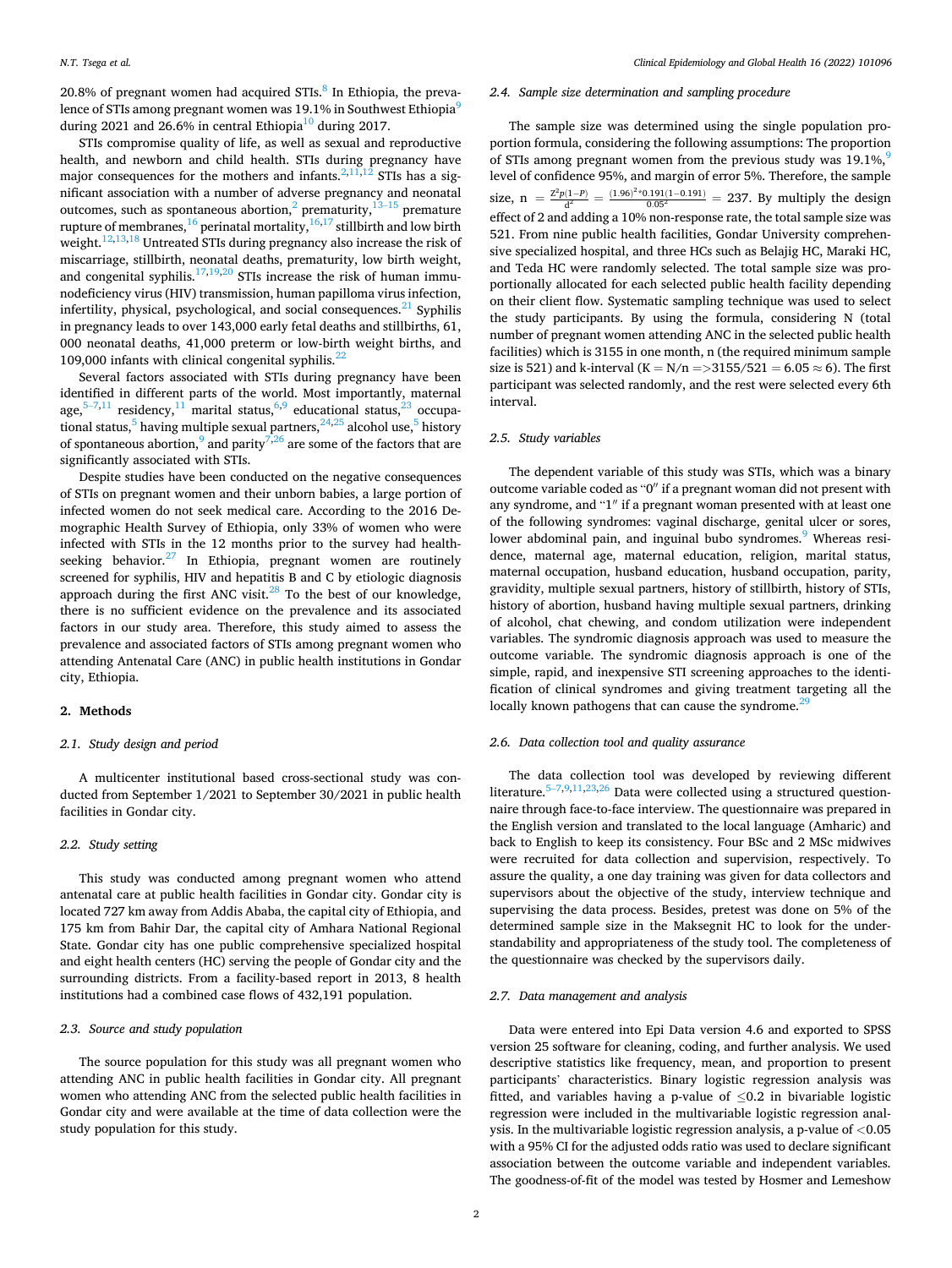and was found fit. Multi-collinearity was also checked using the variance inflation factor (VIF) and indicates that there was no multi-collinearity since all variables have VIF *<*2.

#### *2.8. Ethical considerations*

**Ethical clearance was obtained from** the School of Midwifery on behalf of the **University of Gondar institutional review board (Reference number: MIDW/106/2021). Written informed consent was taken from each study participant after a clear explanation of the aim of the study.** Moreover, there were no any personal identifiers included in the data.

#### **3. Results**

### *3.1. Sociodemographic characteristics of the study participants*

A total of 507 pregnant women were included in this study, making a response rate of 97.3%. Of these, 386 (76.1%) of pregnant women were urban residents and majority (74.3%) of pregnant women were Orthodox Christian religion followers. Among the total pregnant women, 305 (60.2%) were aged 25–34 years, and the mean age of the respondents was 28.7 years old  $(\pm SD 5.2)$ . The majority (89.3%) and (80.7%) of the pregnant women were married and formally educated, respectively (Table 1).

# **Table 1**

Sociodemographic characteristics of pregnant women who attending ANC in public health facilities in Gondar city, Northwest Ethiopia, 2021.

| Variable       | Category     | STIs       |            | Percentage | p.    |
|----------------|--------------|------------|------------|------------|-------|
|                |              | <b>Yes</b> | No         |            | value |
| Maternal Age   | $18 - 24$    | 17         | 96         | 113        | 0.180 |
|                | $25 - 34$    | $(15.0\%)$ | $(85.0\%)$ | (22.3%)    |       |
|                | $35 - 49$    | 41         | 264        | 305        |       |
|                |              | $(13.4\%)$ | $(86.6\%)$ | $(60.2\%)$ |       |
|                |              | 19         | 70         | 89 (17.6%) |       |
|                |              | (21.3%)    | (78.7%)    |            |       |
| Residence      | Urban        | 42         | 344        | 386        | 0.000 |
|                | Rural        | $(10.9\%)$ | $(89.1\%)$ | $(76.1\%)$ |       |
|                |              | 35         | 86         | 121        |       |
|                |              | $(28.9\%)$ | $(71.1\%)$ | $(23.9\%)$ |       |
| Religion       | Orthodox     | 62         | 315        | 377        | 0.260 |
|                | Christian    | $(16.4\%)$ | $(83.6\%)$ | (74.3%)    |       |
|                | Muslim       | 12         | 108        | 120        |       |
|                | Other*       | $(10.0\%)$ | $(90.0\%)$ | (23.7%)    |       |
|                |              | 3          | 7          | 10 (2.0%)  |       |
|                |              | $(30.0\%)$ | $(70.0\%)$ |            |       |
| Marital status | Unmarried    | 13         | 41         | 54 (10.7%) | 0.050 |
|                | Married      | $(24.1\%)$ | $(75.9\%)$ | 453        |       |
|                |              | 64         | 389        | (89.3%)    |       |
|                |              | $(14.1\%)$ | $(85.9\%)$ |            |       |
| Maternal       | Not formally | 25         | 73         | 98 (19.3%) | 0.002 |
| education      | educated     | (25.5%)    | (74.5%)    | 409        |       |
| status         | Educated     | 52         | 357        | (80.7%)    |       |
|                |              | (12.7%)    | (87.3%)    |            |       |
| Maternal       | Unemployed   | 44         | 215        | 259        | 0.250 |
| occupation     | Employed     | $(17.0\%)$ | $(83.0\%)$ | $(51.1\%)$ |       |
|                |              | 33         | 215        | 248        |       |
|                |              | (13.3%)    | (86.7%)    | $(48.9\%)$ |       |
| Husband        | Not formally | 12         | 46         | 58 (12.8%) | 0.120 |
| education      | educated     | (20.7%)    | (79.3%)    | 395        |       |
| status         | Educated     | 52         | 343        | (87.2%)    |       |
|                |              | $(13.2\%)$ | $(86.8\%)$ |            |       |
| Husband        | Unemployed   | 20         | 56         | 76 (16.8%) | 0.001 |
| occupation     | Employed     | (26.3%)    | (73.7%)    | 377        |       |
|                |              | 44         | 333        | $(83.2\%)$ |       |
|                |              | (11.7%)    | (88.3%)    |            |       |

\* Protestant/Catholic/Jew.

#### *3.2. Behavioral, sexual and reproductive health related characteristics*

Of the total 507 pregnant women, 362 (71.4%) women were multigravida. About 74 (20.0%) and 46 (13.0%) had a history of abortion and still birth, respectively. Regarding multiple sexual partners, 89% of pregnant women did not have multiple sexual partners. The majority (92.7%) of pregnant women did not have a history of STIs (Table 2).

#### *3.3. Prevalence of sexually transmitted infections among pregnant women*

The overall prevalence of STIs among pregnant women was 15.2% (95% CI: 12.1%, 18.3%). Regarding STIs syndrome, 4.9% (95% CI: 3.0%, 6.8%) of pregnant women had vaginal discharge, 5.1% (95% CI: 3.2%, 7.1%) genital ulcer, 6.5% (95% CI: 4.1%, 8.7%) lower abdominal/ pelvic pain, and 2.4% (95% CI: 1.0%, 3.7%) inguinal bubo [\(Fig. 1](#page-3-0)).

#### *3.4. Factors associated with sexually transmitted infections*

In the final multivariable logistic model, four variables were significantly associated with STIs. The odds of experiencing STIs among rural resident pregnant women were 2.96 (AOR = 2.96, 95% CI: 1.43, 6.12) times higher compared to urban resident. Pregnant women with history of stillbirth and STI had 2.68 times (AOR = 2.68, 95% CI: 1.08, 6.68) and

#### **Table 2**

Behavioral, sexual and reproductive health related characteristics of pregnant women who attending ANC in public health facilities in Gondar city, Northwest Ethiopia, 2021.

| Variable        | Category       | <b>STIs</b>    |            | Percentage | P-    |
|-----------------|----------------|----------------|------------|------------|-------|
|                 |                | Yes            | No         |            | value |
| Gravidity       | Prim-          | 18             | 127        | 145        | 0.271 |
|                 | gravida        | $(12.4\%)$     | (87.6%)    | (28.6%)    |       |
|                 | Multigravida   | 59             | 303        | 362        |       |
|                 |                | (16.3%)        | (83.7%)    | (71.4%)    |       |
| Parity          | Nulliparous    | 21             | 132        | 154        | 0.675 |
|                 | Primiparous    | (13.7%)        | (86.3%)    | $(30.2\%)$ |       |
|                 | Multipara      | 20             | 120        | 140        |       |
|                 |                | (14.3%)        | (85.7%)    | (27.6%)    |       |
|                 |                | 36             | 178        | 214        |       |
|                 |                | $(16.8\%)$     | (83.2%)    | $(42.2\%)$ |       |
| History of      | Yes            | 22             | 52         | 74 (20.4%) | 0.000 |
| abortion        | N <sub>0</sub> | (29.7%)        | (70.3%)    | 433        |       |
|                 |                | 55             | 378        | (79.6%)    |       |
|                 |                | (12.7%)        | (87.3%)    |            |       |
| History of      | Yes            | 22             | 26         | 48 (13.0%) | 0.000 |
| stillbirth      | No             | $(45.8\%)$     | (54.2%)    | 459        |       |
|                 |                | 55             | 404        | $(87.0\%)$ |       |
|                 |                | $(12.0\%)$     | $(88.0\%)$ |            |       |
| History of STIs | Yes            | 15             | 22         | 37 (7.3%)  | 0.000 |
|                 | No             | (40.5%)        | (59.5%)    | 470        |       |
|                 |                | 62             | 408        | (92.7%)    |       |
|                 |                | $(13.2\%)$     | $(86.8\%)$ |            |       |
| Chat chewing    | Yes            | $\overline{2}$ | 5          | 7 (1.4%)   | 0.320 |
|                 | No             | $(28.6\%)$     | $(71.4\%)$ | 500        |       |
|                 |                | 75             | 425        | $(98.6\%)$ |       |
|                 |                | $(15.0\%)$     | $(85.0\%)$ |            |       |
| Alcohol         | Yes            | 13             | 45         | 58 (11.4%) | 0.103 |
| drinking        | No             | (22.4%)        | (77.6%)    | 449        |       |
|                 |                | 64             | 385        | $(88.6\%)$ |       |
|                 |                | (14.3%)        | (85.7%)    |            |       |
| Multiple sexual | Yes            | 11             | 45         | 56 (11.0%) | 0.325 |
| partner         | No             | $(19.6\%)$     | (80.4%)    | 451        |       |
|                 |                | 66             | 385        | $(89.0\%)$ |       |
|                 |                | $(14.6\%)$     | $(85.4\%)$ |            |       |
| Husband have    | Yes            | 16             | 25         | 41 (9.1%)  | 0.000 |
| multiple        | N <sub>0</sub> | $(39.0\%)$     | $(61.0\%)$ | 412        |       |
| sexual          |                | 48             | 364        | $(90.9\%)$ |       |
| partners        |                | (11.7%)        | (88.3%)    |            |       |
| Condom          | Yes            | 4              | 16         | 20 (3.9%)  | 0.541 |
| utilization     | No             | $(20.0\%)$     | $(80.0\%)$ | 487        |       |
|                 |                | 73             | 414        | $(96.1\%)$ |       |
|                 |                | $(15.0\%)$     | $(85.0\%)$ |            |       |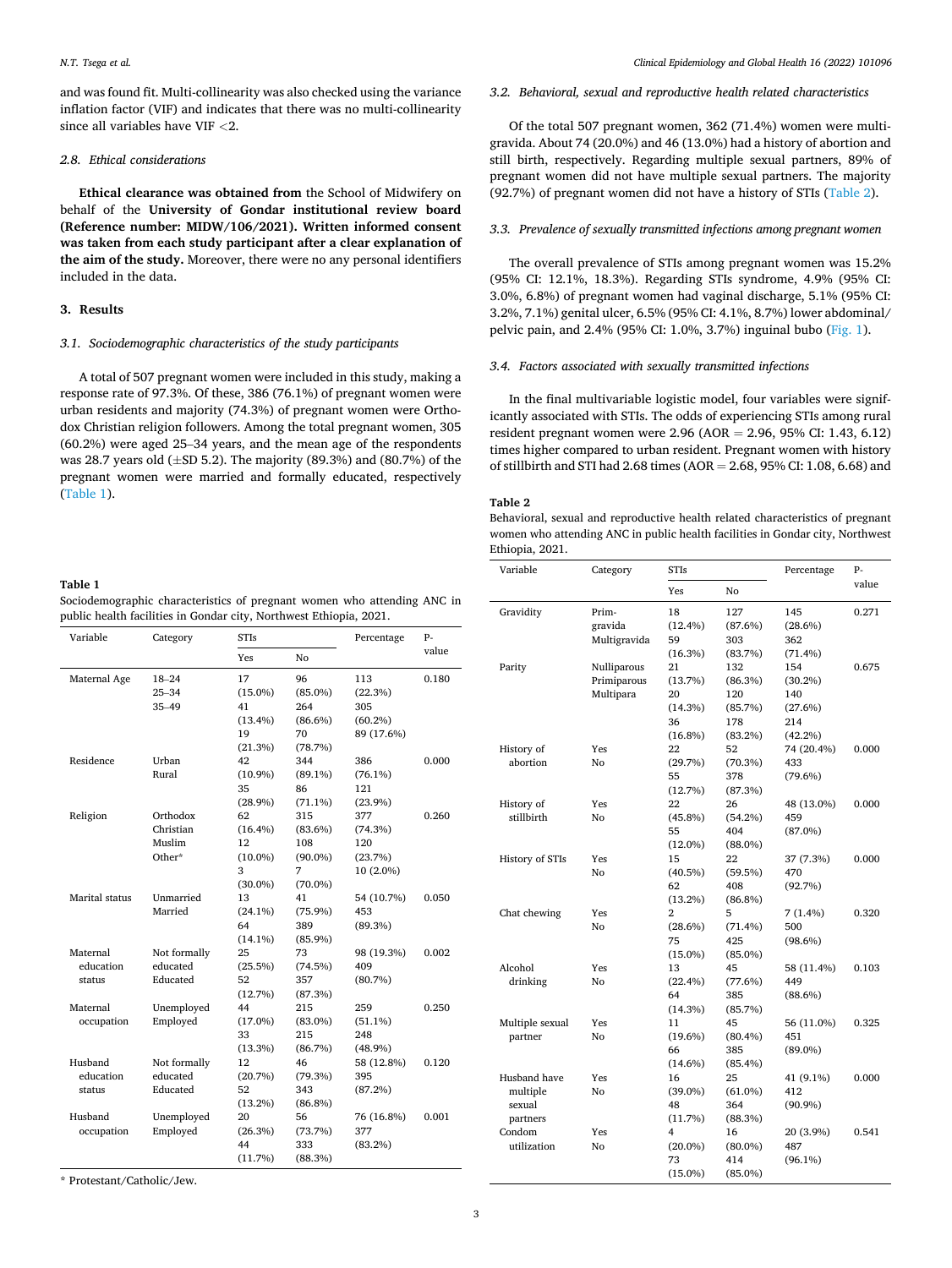<span id="page-3-0"></span>

**Fig. 1.** Sexually transmitted infection syndromes among the sampled pregnant women at selected public health facilities in Gondar city, Northwest Ethiopia, 2021.

2.77 times (AOR = 2.77, 95% CI: 1.10, 7.01) higher odds of experiencing STI than pregnant women who did not have history of still birth and STI, respectively. Furthermore, the odds of having STIs were 4.73 (AOR = 4.73, 95% CI: 2.16, 10.38) times higher among pregnant women whose husband have multiple sexual partners than pregnant women whose husband who have not multiple sexual partners [\(Table 3\)](#page-4-0).

#### **4. Discussion**

Our study assessed the prevalence and associated factors of STIs in pregnant women who were attending ANC in public health facilities in Gondar city, Northwest Ethiopia. Based on our assessment, STIs is a public health problem and the risk factors for having STIs include rural residency, pregnant women whose husband having multiple sexual partners, having a history of STI and still birth. The prevalence of STI among pregnant women was 15.2% (95% CI: 12.1%, 18.3%), which is higher than a study done in Nepal 8.6%.<sup>30</sup> The possible variations might be differences in the sociodemographic characteristics of the study population. Thus, almost all of the study participants (96.4%) in Nepal were educated, which may have provided an opportunity for them to practice preventive behavior by accessing information as compared to uneducated women, since 19.3% of women in the present study did not have formal education. . In addition, in this study, 10.7% of women were unmarried, but a study done in Nepal was conducted among married pregnant women. Being unmarried might increase the risk of being infected with STIs as compared to married pregnant women. This justification is supported by different studies conducted elsewhere. $9,31,32$  In our study, 24.1% and 14.1% of unmarried and married women were infected with STIs, respectively.

On the other hand our study finding is lower than studies conducted in Southwest Ethiopia 19.1%,<sup>9</sup> Kenya 20.8%,<sup>8</sup> Gambia 53.6%,<sup>7</sup> Tanzania 49.4% $^{26}$  and Thailand 28.1%.<sup>33</sup> The possible discrepancy might be the difference of the study population and method of diagnosis approach. In our study, we used a syndromic approach as the method of diagnosis, which might lead to underreporting of STIs due to a failure to report asymptomatic pregnant women. In contrast, studies conducted in Tanzania, Gambia, and Thailand used a clinical diagnosis approach using blood, urine, and high vaginal swabs samples, which provides more confidence in reporting STIs by clinically examining all pregnant women, including those who are asymptomatic. Besides, the study population for a study done in Thailand was teenage pregnant women, but in our study we included all reproductive aged pregnant women. STIs are more common among the teenage population as compared to their counterparts. $6,31,34,35$  $6,31,34,35$ 

Regarding factors associated with experiencing STIs, living in rural areas was significantly associated with increased odds of experiencing STIs among pregnant women. It contradicts with a study reported in Sub Saharan Africa<sup>36</sup> and consistent with a study conducted in Tanzania.<sup>37</sup> This might be explained by the fact that pregnant women who reside in rural areas may have less access to information about the risks of STIs as well as poor health seeking behavior. This may translate to non-utilization of preconception STIs diagnosis and treatment services, increasing the chance of acquisition of STI during pregnancy.<sup>[38](#page-5-0)</sup>

In this study, history of stillbirth was significantly associated with higher odds of experiencing STIs among pregnant women. The possible justification could be that the previous still birth might have been caused by either an undiagnosed, diagnosed but not treated, or diagnosed and treatment started but not completed, STI. This indicates that the STIs was subclinical during the inter-pregnancy period, which manifests during the current pregnancy.

Consistent with previous studies,  $9,25$  this study revealed that history of STIs was significantly associated with the experience of STIs among pregnant women. Pregnant women with history of STIs had higher odds of STIs as compared to their counterparts. This might be due to unprotected sex with untreated positive sexual partners, relapse, inappropriate treatment or poor adherence to treatment, and resistance of antimicrobial drugs to STIs treatment increase the chance of infected with STI. $39,40$ 

Moreover, husbands who suspected to have other sexual partner was strongly associated with the development of STIs. Husband who suspected to have another sexual partners had higher odds of experiencing STIs compared to their counterparts. The possible explanation is the fact having multiple sexual partner is a risk factor for experiencing  $STIs^{25,41}$ because if husband who have unprotected sexual intercourse with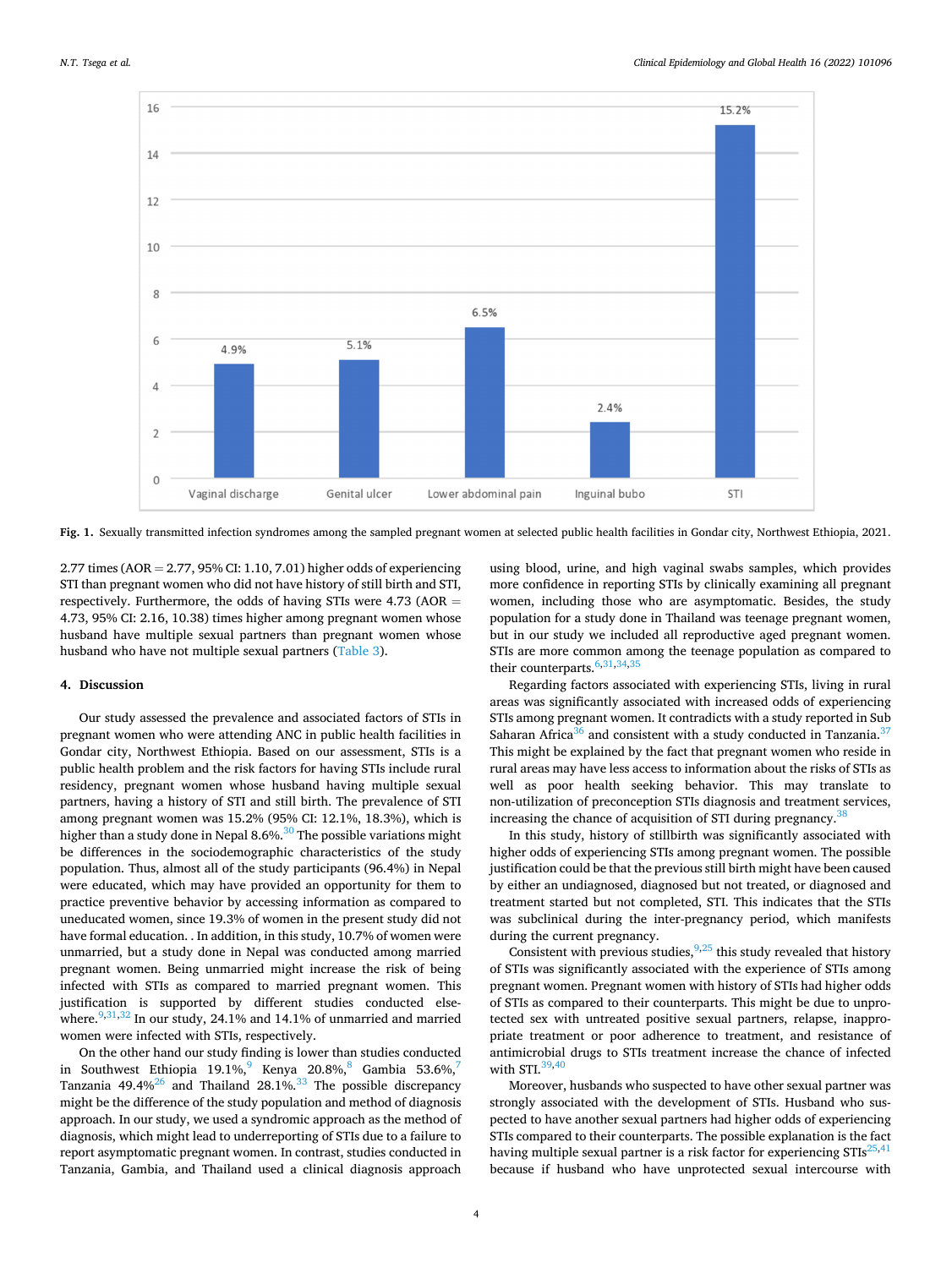#### <span id="page-4-0"></span>**Table 3**

Bivariable and multivariable logistic regression analysis of factors associated with sexually transmitted infections among pregnant women who attending ANC in public health facilities in Gondar city, Northwest Ethiopia, 2021.

| Variable                                    | Category                            | COR                                                                | $P -$<br>value | <b>AOR</b>                                                         | $P -$<br>value |
|---------------------------------------------|-------------------------------------|--------------------------------------------------------------------|----------------|--------------------------------------------------------------------|----------------|
| Maternal age                                | $18 - 24$<br>$25 - 34$<br>$\geq$ 35 | 0.65<br>(0.32,<br>1.35)<br>0.57<br>(0.31,<br>1.05)<br>$\mathbf{1}$ | 0.247<br>0.070 | 1.44<br>(0.55,<br>3.74)<br>0.90<br>(0.41,<br>1.99)<br>$\mathbf{1}$ | 0.457<br>0.839 |
| Residency                                   | Urban<br>Rural                      | $\mathbf{1}$<br>3.33<br>(2.01,<br>5.53)                            | 0.000          | 1<br>2.96<br>(1.43,<br>6.12)                                       | 0.003          |
| Marital status                              | Unmarried<br>Married                | 1.93<br>(0.98,<br>3.80)<br>$\mathbf{1}$                            | 0.058          | 1.80<br>(0.67,<br>4.84)<br>1                                       | 0.126          |
| Maternal<br>education status                | No formal<br>education<br>Educated  | 2.35<br>(1.37,<br>4.03)<br>1                                       | 0.002          | 0.81<br>(0.35,<br>1.86)<br>1                                       | 0.623          |
| History of abortion                         | Yes<br>No                           | 2.91<br>(1.64,<br>5.16)<br>1                                       | 0.000          | 1.51<br>(0.67,<br>3.44)<br>1                                       | 0.080          |
| History of<br>stillbirth                    | Yes<br>No                           | 6.23<br>(3.30,<br>11.72)<br>1                                      | 0.000          | 2.68<br>(1.08,<br>6.68)<br>1                                       | 0.034          |
| History of STIs                             | Yes<br>No                           | 4.49<br>(2.21,<br>9.11)<br>1                                       | 0.000          | 2.77<br>(1.10,<br>7.01)<br>1                                       | 0.031          |
| Alcohol drink                               | Yes<br>No                           | 1.74<br>(0.89,<br>3.40)<br>1                                       | 0.107          | 1.09<br>(0.47,<br>2.51)<br>1                                       | 0.839          |
| Husband have<br>multiple sexual<br>partners | Yes<br>No                           | 4.85<br>(2.42,<br>9.73)<br>1                                       | 0.000          | 4.73<br>(2.16,<br>10.38)<br>1                                      | 0.000          |

another sexual partner and getting STIs from others, which leads to increasing experiencing STIs among the pregnant women. Lastly, this study used a multicenter public health institutions and probability sampling technique, which increases the generalizability of the study findings. As a limitation, we used a syndromic approach for the diagnosis of the outcome variable, which does not truly reflect the prevalence of STIs because the approach misses asymptomatic cases. Furthermore, the prevalence of STIs may be underestimated due to sensitivity, social desirability bias, and feelings of shame in reporting their syndromes.

# **5. Conclusions**

This study revealed that STIs was prevalent among pregnant women, indicating that it is a significant public health problem in our study setting. Study participants who were from a rural area, had history of STIs and stillbirth, and husband who had multiple sexual partners were found to be factors that significantly increase the risk of being infected with STIs among pregnant women. Therefore, it is better to give special attention for pregnant women with the identified risk factors to avert the problem. In addition to the one-time diagnosis of syphilis and HIV during the first ANC visit, it is better to emphasize the syndromic diagnosis approach of STIs for pregnant women during each ANC visit to prevent adverse pregnancy and birth outcomes. Besides, communitybased education programmes focusing on changes to sexual behavior are better to tackle this public health problem.

# **Funding**

The research was not supported by any grant.

# **Authors' contributions**

NTT was involved in the conception and design of the study, participated in data collection, analyzed the data, drafted the manuscript, and approved the final version of the manuscript. BA, TE, TA, MK, TTH, ATS, KYW, and ME approved the proposal with some revisions, participated in data analysis, and revised subsequent drafts of the manuscript, and approved the last version of the manuscript. All authors have read and approved the manuscript.

# **Data sharing statement**

The datasets used and/or analyzed during the current study are available from the corresponding author on reasonable request.

#### **Consent to publish**

Not applicable.

#### **Declaration of competing interest**

The authors declare that they have no competing interests.

#### **Acknowledgments**

We are very gratitude to the University of Gondar for approval of the ethical clearance. Our grateful also goes to the School of Midwifery, public health facilities, data collectors, supervisors, and study participants.

#### **Abbreviations**

- AOR Adjusted Odds Ratio
- ANC Antenatal Care
- CI Confidence Interval
- COR Crude Odds Ratio
- HC Health Care
- SPSS Statistical Package for Social Science
- STIs Sexually Transmitted Infections

#### **References**

- 1 World Health O. Sexually transmitted infections: evidence brief: world Health Organization. Available from: [https://apps.who.int/iris/bitstream/handle/10665/](https://apps.who.int/iris/bitstream/handle/10665/329888/WHO-RHR-19.22-eng.pdf)  [329888/WHO-RHR-19.22-eng.pdf;](https://apps.who.int/iris/bitstream/handle/10665/329888/WHO-RHR-19.22-eng.pdf) 2019.
- 2 [Mullick S, Watson-Jones D, Beksinska M, Mabey D. Sexually transmitted infections in](http://refhub.elsevier.com/S2213-3984(22)00138-5/sref2)  [pregnancy: prevalence, impact on pregnancy outcomes, and approach to treatment in](http://refhub.elsevier.com/S2213-3984(22)00138-5/sref2)  [developing countries.](http://refhub.elsevier.com/S2213-3984(22)00138-5/sref2) *Sex Transm Infect*. 2005;81(4):294–302.
- 3 World Health O. *[Sexually Transmitted Infections \(STIs\): The Importance of a Renewed](http://refhub.elsevier.com/S2213-3984(22)00138-5/sref3) [Commitment to STI Prevention and Control in Achieving Global Sexual and Reproductive](http://refhub.elsevier.com/S2213-3984(22)00138-5/sref3)  Health*[. World Health Organization; 2013.](http://refhub.elsevier.com/S2213-3984(22)00138-5/sref3)
- 4 [Badman SG, Vallely LM, Toliman P, et al. A novel point-of-care testing strategy for](http://refhub.elsevier.com/S2213-3984(22)00138-5/sref4)  [sexually transmitted infections among pregnant women in high-burden settings:](http://refhub.elsevier.com/S2213-3984(22)00138-5/sref4)  [results of a feasibility study in Papua New Guinea.](http://refhub.elsevier.com/S2213-3984(22)00138-5/sref4) *BMC Infect Dis*. 2016;16(1):1–6.
- 5 [Davey DJ, Peters RPH, Kojima N, et al. Sexual behaviors of human immunodeficiency](http://refhub.elsevier.com/S2213-3984(22)00138-5/sref5)  virus–[infected pregnant women and factors associated with sexually transmitted](http://refhub.elsevier.com/S2213-3984(22)00138-5/sref5)  [infection in South Africa.](http://refhub.elsevier.com/S2213-3984(22)00138-5/sref5) *Sex Transm Dis*. 2018;45(11):754–761.
- 6 [Nyemba DC, Medina-Marino A, Peters RPH, et al. Prevalence, incidence and](http://refhub.elsevier.com/S2213-3984(22)00138-5/sref6) [associated risk factors of STIs during pregnancy in South Africa.](http://refhub.elsevier.com/S2213-3984(22)00138-5/sref6) *Sex Transm Infect*. [2021;97\(5\):375](http://refhub.elsevier.com/S2213-3984(22)00138-5/sref6)–381.
- 7 [Isara A, Baldeh A-K. Prevalence of sexually transmitted infections among pregnant](http://refhub.elsevier.com/S2213-3984(22)00138-5/sref7) [women attending antenatal clinics in West Coast Region of the Gambia.](http://refhub.elsevier.com/S2213-3984(22)00138-5/sref7) *Afr Health Sci*[. 2021;21\(2\):585](http://refhub.elsevier.com/S2213-3984(22)00138-5/sref7)–592.
- 8 Masha SC, Wahome E, Vaneechoutte M, Cools P, Crucitti T, Sanders EJ, High [prevalence of curable sexually transmitted infections among pregnant women in a](http://refhub.elsevier.com/S2213-3984(22)00138-5/sref8) [rural county hospital in Kilifi, Kenya.](http://refhub.elsevier.com/S2213-3984(22)00138-5/sref8) *PLoS One*. 2017;12(3), e0175166.